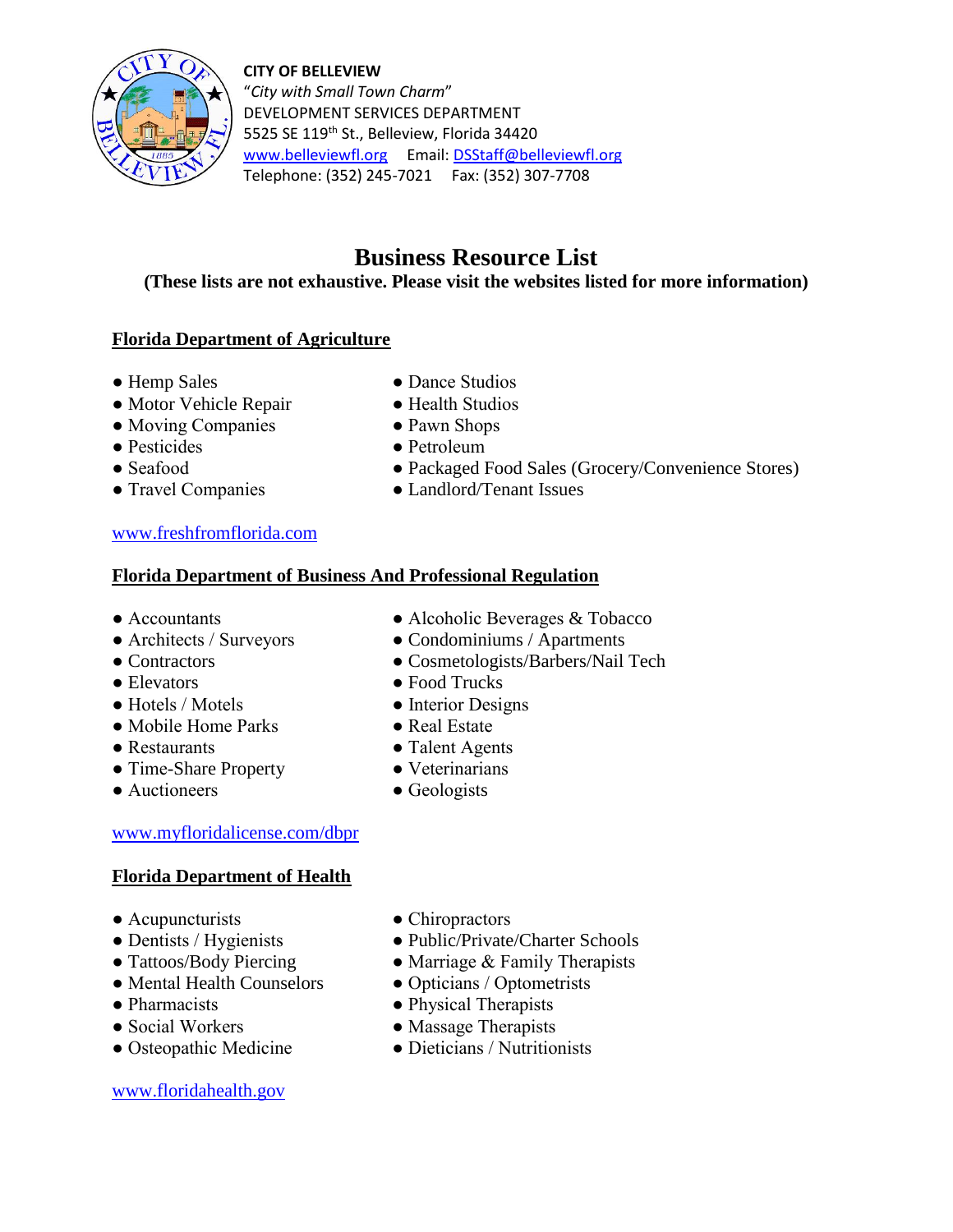## **Florida Department of Children and Families**

● Child Care Facilities

[www.myflfamilies.com](http://www.myflfamilies.com/)

## **Department of Education**

[www.fdoe.org](http://www.fdoe.org/)

## **Florida Agency for Health Care Administration**

- 
- Hospitals Rehab Facilities
- 
- Medical Facilities Nursing Homes / Adult Living Facility (ALF)

#### [http://ahca.myflorida.com](http://ahca.myflorida.com/)

## **Florida Department of Highway Safety and Motor Vehicles**

● Auto Sales ● Mobile Homes / Mobile Home Setup

[www.flhsmv.gov](http://www.flhsmv.gov/)

## **Florida Department of Legal Affairs**

[www.myfloridalegal.com](http://www.myfloridalegal.com/)

## **Florida Public Service Commission**

• Public Utilities

[www.psc.state.fl.us](http://www.psc.state.fl.us/)

## **Florida Department of Revenue**

[www.floridarevenue.com](http://www.floridarevenue.com/)

## **Florida Department of State – Division of Corporations**

• Corporations • Fictitious Name Registrations

[www.dos.m](http://www.dos./)yflorida.com or<http://sunbiz.org/>

## **Florida Department of Transportation**

[www.dot.state.fl.us](http://www.dot.state.fl.us/)